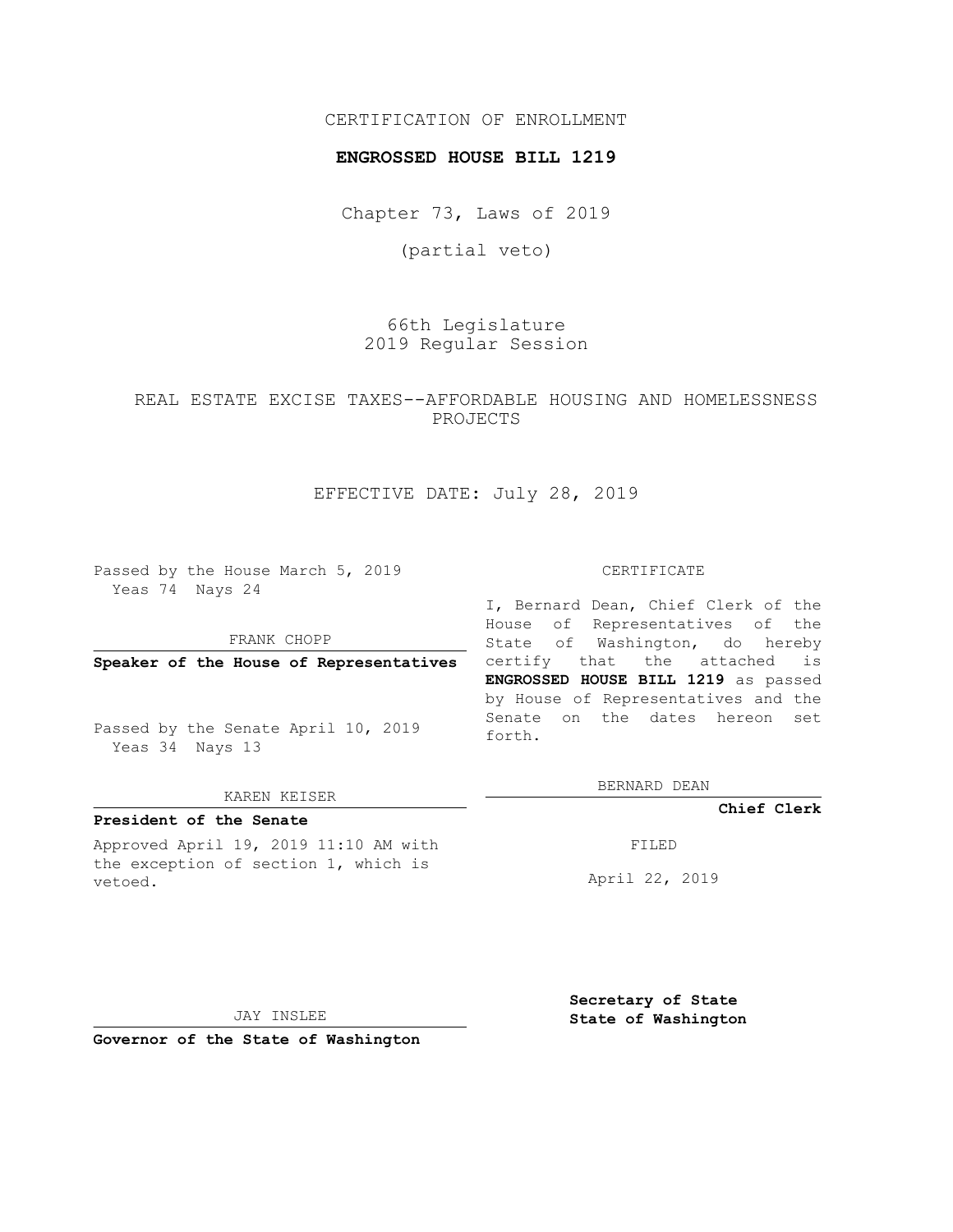## **ENGROSSED HOUSE BILL 1219**

Passed Legislature - 2019 Regular Session

# **State of Washington 66th Legislature 2019 Regular Session**

**By** Representatives Walen, Springer, Kloba, Goodman, Slatter, Stanford, Fey, Jinkins, Fitzgibbon, Ortiz-Self, Valdez, Lekanoff, Doglio, Frame, Wylie, Tharinger, Gregerson, and Macri

Read first time 01/17/19. Referred to Committee on Housing, Community Development & Veterans.

 AN ACT Relating to providing cities and counties authority to use real estate excise taxes to support affordable housing and homelessness projects; amending RCW 82.46.035 and 82.46.037; and 4 creating a new section.

5 BE IT ENACTED BY THE LEGISLATURE OF THE STATE OF WASHINGTON:

 *\*NEW SECTION. Sec. 1. The legislature finds that homelessness has reached a crisis level across Washington state. Every community has felt the impact as affordable housing continues to be out of reach for many residents of the state. Therefore, the legislature intends to help provide cities and counties with the flexibility and tools to take on this crisis by investing in facilities and projects that keep people in homes, provide the services that can help prevent people from entering homelessness, and ensure affordable housing in every community.*

*\*Sec. 1 was vetoed. See message at end of chapter.*

15 **Sec. 2.** RCW 82.46.035 and 2011 c 354 s 3 are each amended to 16 read as follows:

17 (1) The legislative authority of any county or city must identify 18 in the adopted budget the capital projects funded in whole or in part 19 from the proceeds of the tax authorized in this section, and must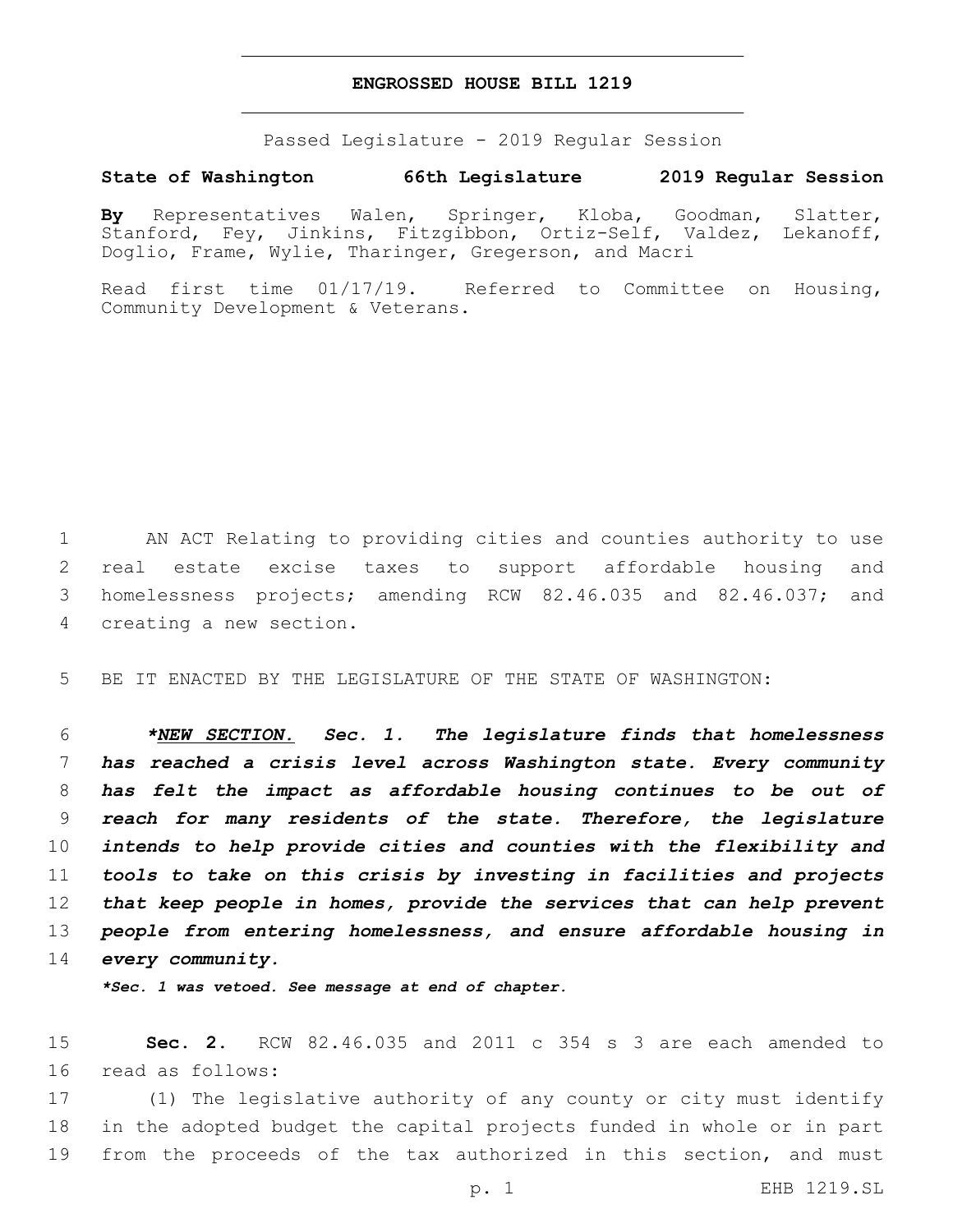indicate that such tax is intended to be in addition to other funds that may be reasonably available for such capital projects.

 (2) The legislative authority of any county or any city that plans under RCW 36.70A.040(1) may impose an additional excise tax on each sale of real property in the unincorporated areas of the county for the county tax and in the corporate limits of the city for the city tax at a rate not exceeding one-quarter of one percent of the selling price. Any county choosing to plan under RCW 36.70A.040(2) and any city within such a county may only adopt an ordinance imposing the excise tax authorized by this section if the ordinance is first authorized by a proposition approved by a majority of the voters of the taxing district voting on the proposition at a general election held within the district or at a special election within the taxing district called by the district for the purpose of submitting 15 such proposition to the voters.

 (3) Revenues generated from the tax imposed under subsection (2) of this section must be used by such counties and cities solely for financing capital projects specified in a capital facilities plan element of a comprehensive plan. However, revenues (a) pledged by such counties and cities to debt retirement prior to March 1, 1992, may continue to be used for that purpose until the original debt for which the revenues were pledged is retired, or (b) committed prior to March 1, 1992, by such counties or cities to a project may continue to be used for that purpose until the project is completed.

 (4) Revenues generated by the tax imposed by this section must be 26 deposited in a separate account.

 (5) As used in this section, "city" means any city or town and "capital project" means those public works projects of a local government for:

 (a) Planning, acquisition, construction, reconstruction, repair, replacement, rehabilitation, or improvement of streets, roads, highways, sidewalks, street and road lighting systems, traffic signals, bridges, domestic water systems, storm and sanitary sewer 34 systems  $((\text{and}))$ :

 (b) Planning, construction, reconstruction, repair, 36 rehabilitation, or improvement of parks; and

 (c) Until January 1, 2026, planning, acquisition, construction, 38 reconstruction, repair, replacement, rehabilitation, or improvement of facilities for those experiencing homelessness and affordable 40 housing projects.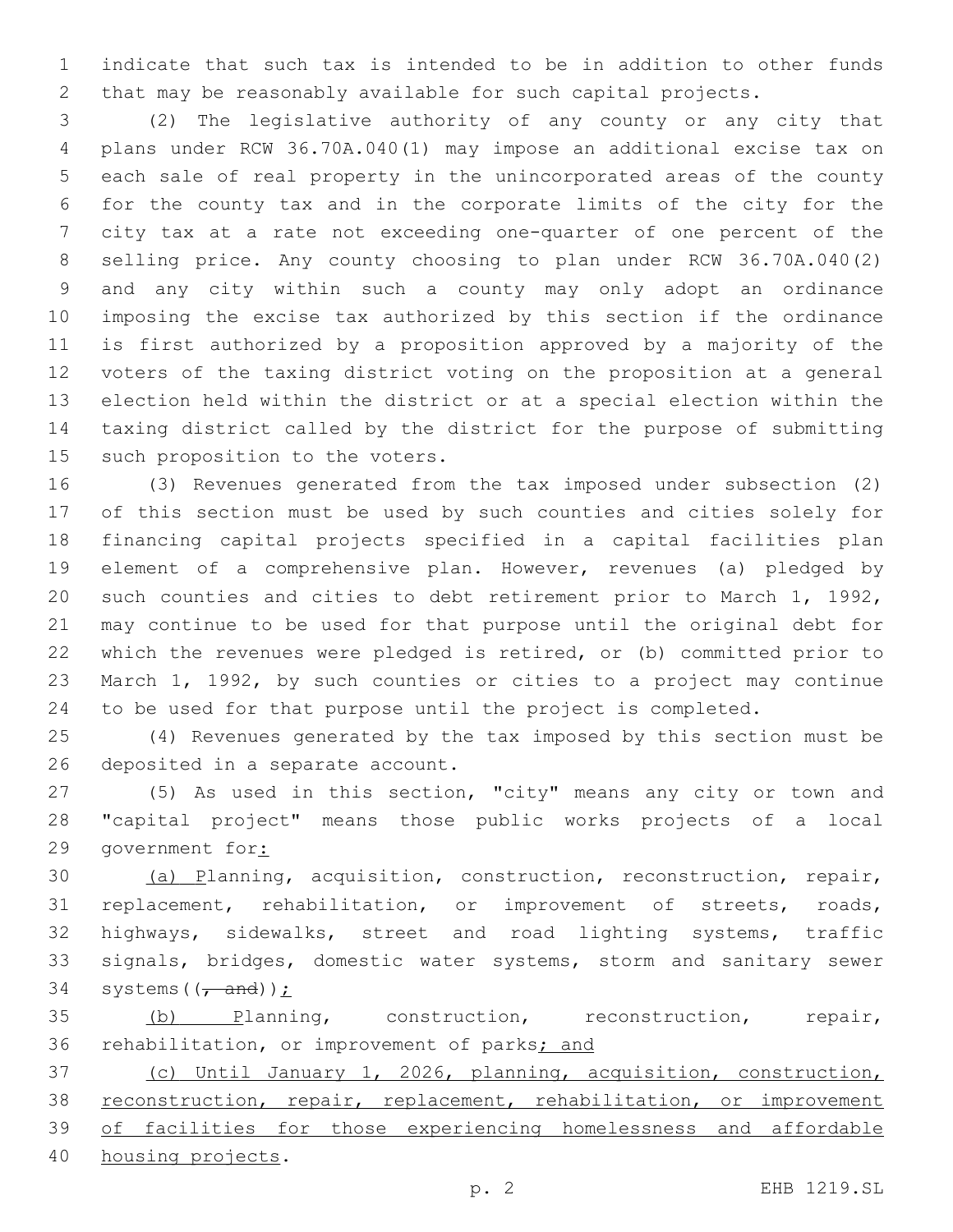(6) A county or city may use the greater of one hundred thousand dollars or twenty-five percent of available funds, but not to exceed one million dollars, for capital projects as defined in subsection (5)(c) of this section. The limits in this subsection do not apply to any county or city that used revenue under this section for the acquisition, construction, improvement, or rehabilitation of facilities to provide housing for the homeless prior to June 30, 2019.

 (7) A county or city using funds for uses in subsection (5)(c) of this section must document in its plan under RCW 36.70A.070(3) that 11 it has funds during the next two years for capital projects in subsection (5)(a) of this section.

 (8) When the governor files a notice of noncompliance under RCW 36.70A.340 with the secretary of state and the appropriate county or city, the county or city's authority to impose the additional excise tax under this section is temporarily rescinded until the governor files a subsequent notice rescinding the notice of noncompliance.

18 ((+7) From June 30, 2012, until December 31, 2016, a city or county may use the greater of one hundred thousand dollars or thirty-five percent of available funds under this section, but not to 21 exceed one million dollars per year, for operations and maintenance of existing capital projects as defined in subsection (5) of this section, and counties may use available funds under this section for the payment of existing debt service incurred for capital projects as 25 defined in RCW 82.46.010. If a county uses available funds for payment of existing debt service under RCW 82.46.010, the total 27 amount used for payment of debt service and any amounts used for operations and maintenance is subject to the limits in this subsection.))

 **Sec. 3.** RCW 82.46.037 and 2017 3rd sp.s. c 16 s 6 are each 31 amended to read as follows:

 (1) A city or county that meets the requirements of subsection (2) of this section may use the greater of one hundred thousand dollars or twenty-five percent of available funds, but not to exceed one million dollars per year, from revenues collected under RCW 82.46.035 for:36

 (a) The maintenance of capital projects, as defined in RCW 82.46.035(5); and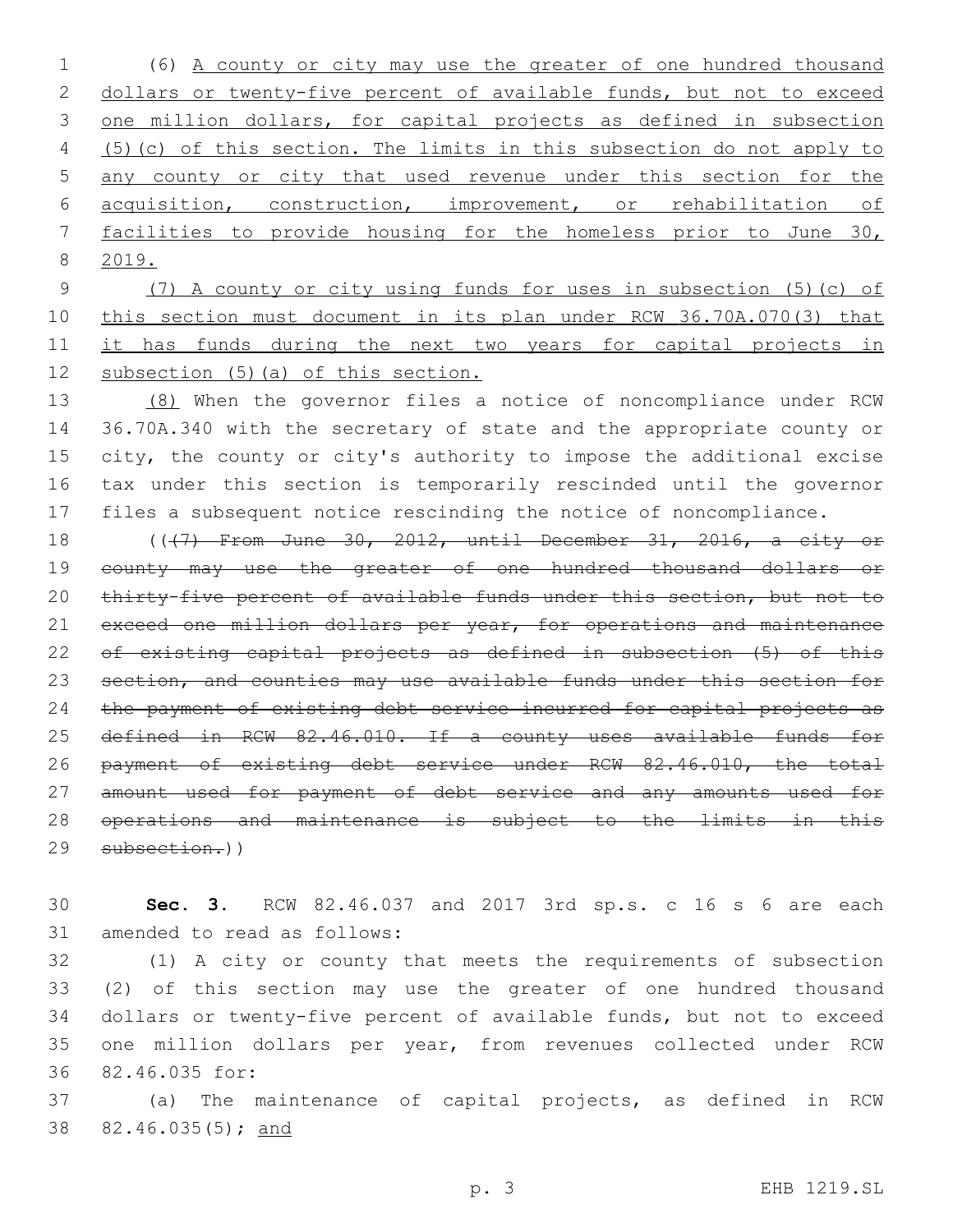(b) ((From July 1, 2017, until June 30, 2019, the acquisition, construction, improvement, or rehabilitation of facilities to provide 3 housing for the homeless; or

 $\{e\}$ )) The planning, acquisition, construction, reconstruction, repair, replacement, rehabilitation, improvement, or maintenance of capital projects as defined in RCW 82.46.010(6)(b) that are not also included within the definition of capital projects in RCW 82.46.035(5).8

 (2) A city or county may use revenues pursuant to subsection (1) 10 of this section if:

 (a) The city or county prepares a written report demonstrating that it has or will have adequate funding from all sources of public funding to pay for all capital projects, as defined in RCW 82.46.035(5), identified in its capital facilities plan for the 15 succeeding two-year period; and

 (b)(i) The city or county has not enacted, after June 9, 2016, 17 any requirement on the listing or sale of real property; or any requirement on landlords, at the time of executing a lease, to perform or provide physical improvements or modifications to real property or fixtures, except if necessary to address an immediate 21 threat to health or safety;

 (ii) Any local requirement adopted by the city or county under (b)(i) of this subsection is: Specifically authorized by RCW 35.80.030, 35A.11.020, chapter 7.48 RCW, or chapter 19.27 RCW; specifically authorized by other state or federal law; or a seller or landlord disclosure requirement pursuant to RCW 64.06.080; or

 (iii) For a city or county using funds under subsection (1)(b) of 28 this section, the requirements of this subsection apply, except that the date for such enactment under (b)(i) of this subsection is ninety 30 days after October 19, 2017.

 (3) The report prepared under subsection (2)(a) of this section must: (a) Include information necessary to determine compliance with the requirements of subsection (2)(a) of this section; (b) identify how revenues collected under RCW 82.46.035 were used by the city or county during the prior two-year period; (c) identify how funds authorized under subsection (1) of this section will be used during the succeeding two-year period; and (d) identify what percentage of funding for capital projects within the city or county is attributable to revenues under RCW 82.46.035 compared to all other